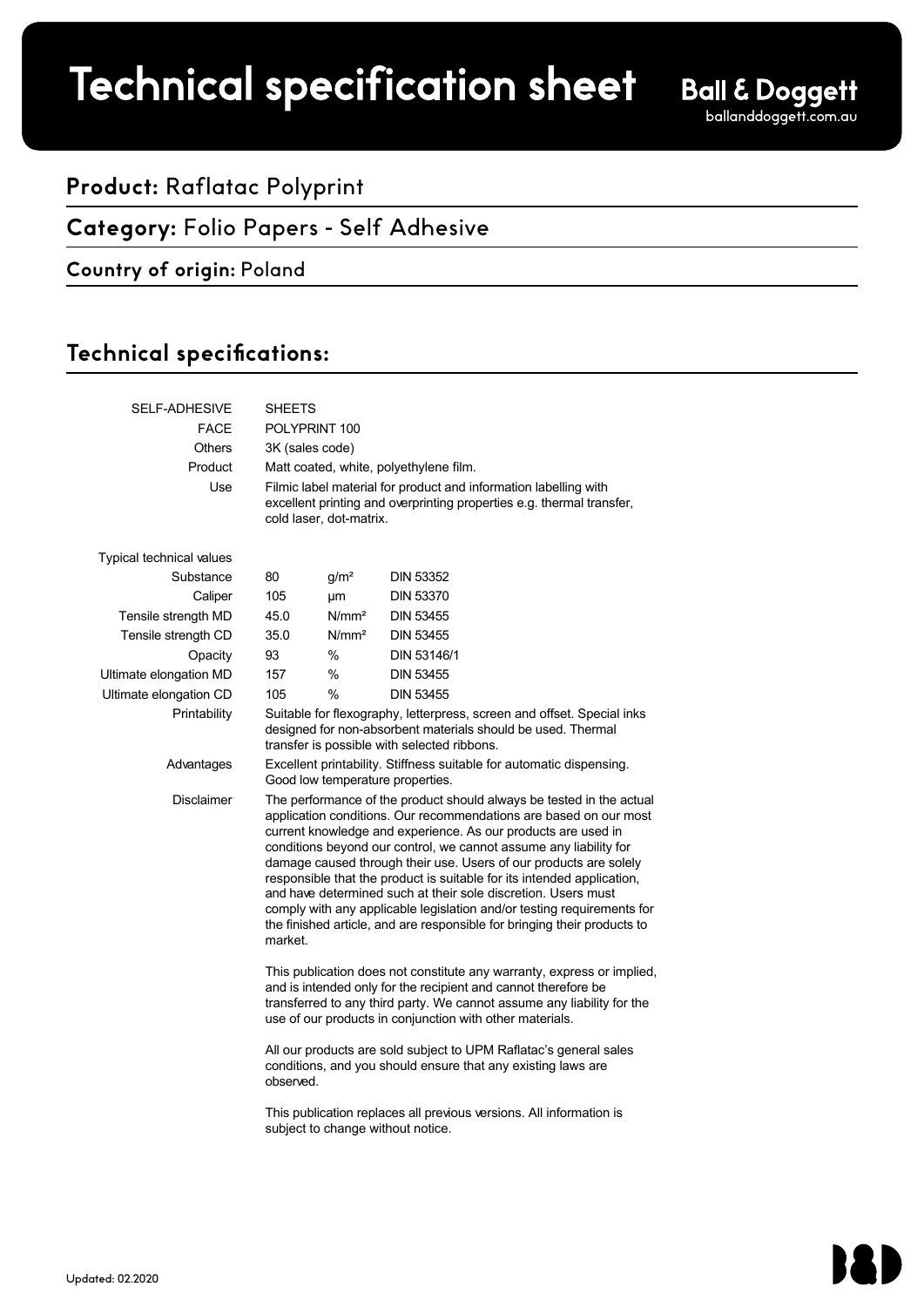## Technical specification sheet

### **Product:** Raflatac Polyprint

#### **Category:** Folio Papers - Self Adhesive

#### **Country of origin:** Poland

## Technical specifications:

| <b>ADHESIVE</b>                 | SP37                                                                                                                                                                                                                                                                                                                                                                                                                                                                                                                                                                                                                                                             |    |                  |  |  |
|---------------------------------|------------------------------------------------------------------------------------------------------------------------------------------------------------------------------------------------------------------------------------------------------------------------------------------------------------------------------------------------------------------------------------------------------------------------------------------------------------------------------------------------------------------------------------------------------------------------------------------------------------------------------------------------------------------|----|------------------|--|--|
| Permanent                       | SP37 (sales code)                                                                                                                                                                                                                                                                                                                                                                                                                                                                                                                                                                                                                                                |    |                  |  |  |
| <b>Type</b>                     | General purpose permanent for synthetic sheets.                                                                                                                                                                                                                                                                                                                                                                                                                                                                                                                                                                                                                  |    |                  |  |  |
| Composition                     | Acrylic dispersion.                                                                                                                                                                                                                                                                                                                                                                                                                                                                                                                                                                                                                                              |    |                  |  |  |
| Use                             | Good adhesion properties and heat resistance. Excellent clarity, UV-<br>stability and water resistance.                                                                                                                                                                                                                                                                                                                                                                                                                                                                                                                                                          |    |                  |  |  |
| <b>Typical technical values</b> |                                                                                                                                                                                                                                                                                                                                                                                                                                                                                                                                                                                                                                                                  |    |                  |  |  |
| Tack min                        | 8                                                                                                                                                                                                                                                                                                                                                                                                                                                                                                                                                                                                                                                                | N  | FTM <sub>9</sub> |  |  |
| Shear min                       | 8                                                                                                                                                                                                                                                                                                                                                                                                                                                                                                                                                                                                                                                                | h  | FTM8             |  |  |
| PE-looptack min                 | 5                                                                                                                                                                                                                                                                                                                                                                                                                                                                                                                                                                                                                                                                | N  | modified FTM 9   |  |  |
| Labelling temperature min       | 10                                                                                                                                                                                                                                                                                                                                                                                                                                                                                                                                                                                                                                                               | °C |                  |  |  |
| Service temperature min         | $-20$                                                                                                                                                                                                                                                                                                                                                                                                                                                                                                                                                                                                                                                            | °C |                  |  |  |
| Service temperature max         | 100                                                                                                                                                                                                                                                                                                                                                                                                                                                                                                                                                                                                                                                              | °C |                  |  |  |
| Limitations                     | Limited adhesion at low temperatures.                                                                                                                                                                                                                                                                                                                                                                                                                                                                                                                                                                                                                            |    |                  |  |  |
| Approvals                       | Please see DoC                                                                                                                                                                                                                                                                                                                                                                                                                                                                                                                                                                                                                                                   |    |                  |  |  |
| Shelf life                      | From the date of manufacture 2 years in +20°C and RH 50%.                                                                                                                                                                                                                                                                                                                                                                                                                                                                                                                                                                                                        |    |                  |  |  |
| <b>Disclaimer</b>               | The performance of the product should always be tested in the actual<br>application conditions. Our recommendations are based on our most<br>current knowledge and experience. As our products are used in<br>conditions beyond our control, we cannot assume any liability for<br>damage caused through their use. Users of our products are solely<br>responsible that the product is suitable for its intended application,<br>and have determined such at their sole discretion. Users must<br>comply with any applicable legislation and/or testing requirements for<br>the finished article, and are responsible for bringing their products to<br>market. |    |                  |  |  |
|                                 | This publication does not constitute any warranty, express or implied,<br>and is intended only for the recipient and cannot therefore be<br>transferred to any third party. We cannot assume any liability for the<br>use of our products in conjunction with other materials.                                                                                                                                                                                                                                                                                                                                                                                   |    |                  |  |  |

All our products are sold subject to UPM Raflatac's general sales conditions, and you should ensure that any existing laws are observed.

This publication replaces all previous versions. All information is subject to change without notice.